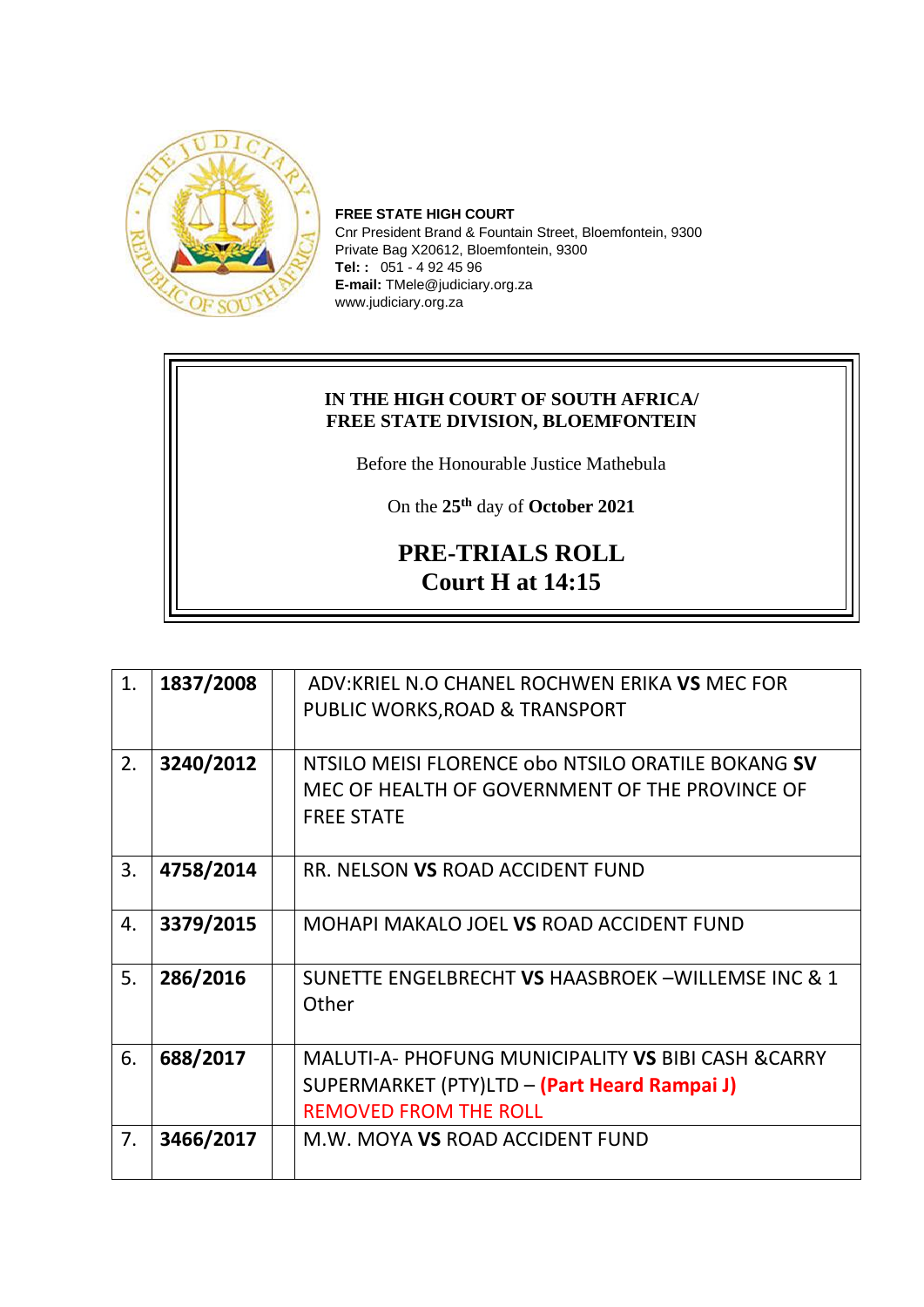| 8.  | 4782/2017 | ZENI DOMKRAG VS ROAD ACCIDENT FUND                                                |
|-----|-----------|-----------------------------------------------------------------------------------|
|     |           |                                                                                   |
| 9.  | 4980/2017 | LEBOHANG ESTHER MAKHOEBE VS ROAD ACCIDENT FUND                                    |
| 10. | 5438/2017 | T.I. SEBETWANA VS ROAD ACCIDENT FUND                                              |
| 11. | 4612/2018 | THE STANDARD BANK OF SOUTH AFRIKA VS OMAR FORUTNE<br><b>REMOVED FROM THE ROLL</b> |
| 12. | 5021/2018 | WILLEM THEODORUS DANIEL GOOSEN VS MAFUBE LOCAL<br><b>MUNICIPALITY</b>             |
| 13. | 2714/2018 | FIRSTRAND BANK LTD T/A WESBANK VS NGAKA DAVID<br><b>KHOKHO</b>                    |
| 14. | 2715/2018 | FIRSTRAND BANK LTD T/A WESTBANK VS NGAKA DAVID<br><b>KHOKHO</b>                   |
| 15. | 2863/2019 | DT. MOSEBI VS ROAD ACCIDENT FUND                                                  |
| 16. | 549/2020  | T. SELEMELA VS M.A. SELEMELA                                                      |
| 17. | 1853/2020 | KYRAN ALLEN GODFREY VS ROAD ACCIDENT FUND                                         |
| 18. | 2187/2020 | NTLAMA, MAKOANYANE VS ROAD ACCIDENT FUND                                          |
| 19. | 2090/2020 | D.A. PETZER VS ROAD ACCIDENT FUND                                                 |
| 20. | 2537/2020 | TLALENYANE DORAH MARIGE - SETOUTO VS POGISHO<br>PENELOPE SETOUTO                  |
| 21. | 2993/2020 | ADOLF ADRIAAN MULLER VS THE MINISTER OF POLICE & 3<br><b>OTHERS</b>               |
| 22. | 4137/2020 | <b>GERDA ELIZE SMITH VS ROAD ACCIDENT FUND</b>                                    |
| 23. | 4840/2020 | P.J. DAVEL VS ROAD ACCIDENT FUND                                                  |
| 24. | 4935/2020 | PALESA REGINA SEPORENKANE VS MEC FOR HEALTH, FREE<br><b>STATE PROVINCE</b>        |